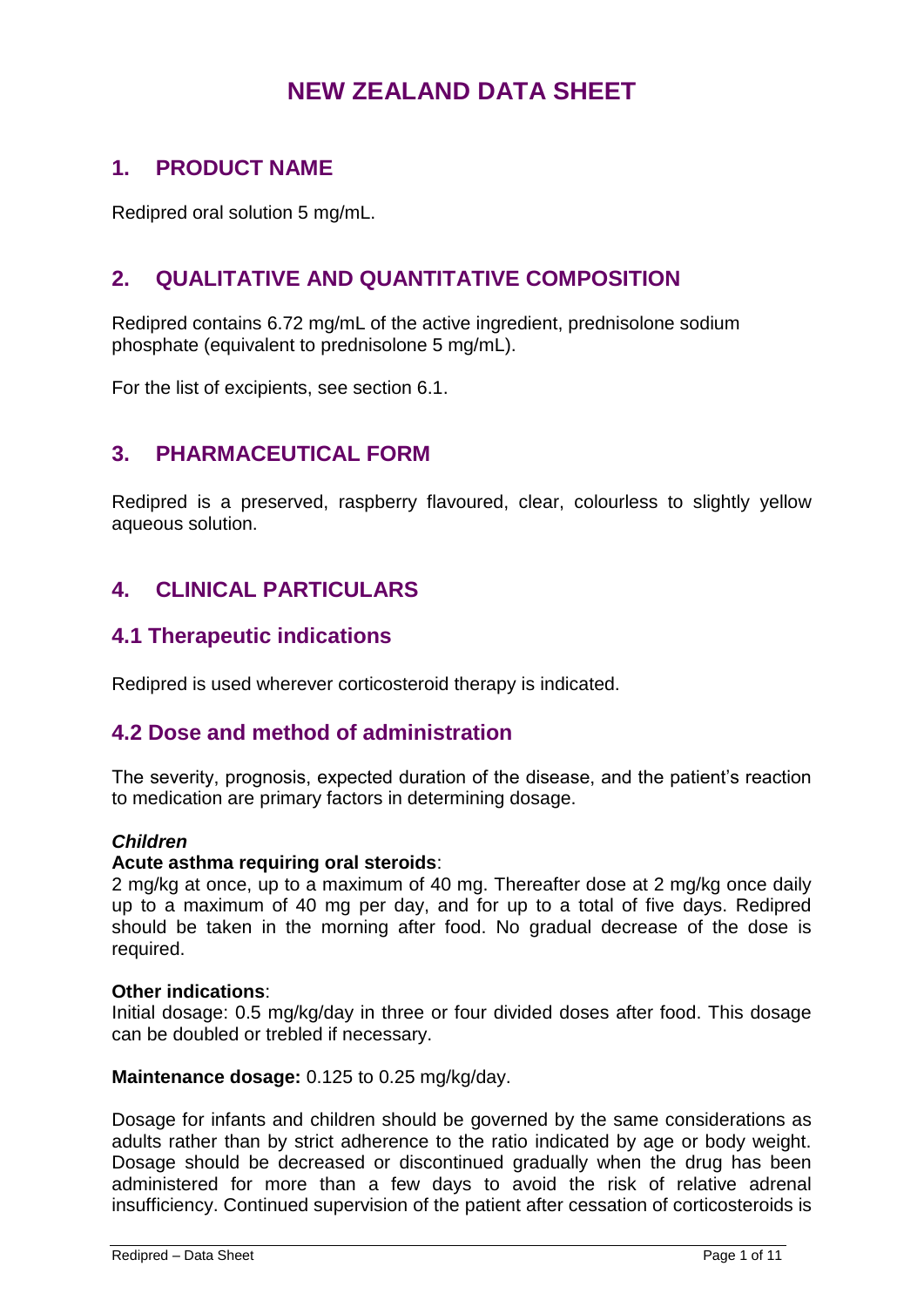essential, since there may be a reappearance of severe manifestations of the disease for which the patient was treated.

In general, initial dosage should be maintained or adjusted until the anticipated response is observed. The dose should then be gradually reduced until the lowest dose which will maintain an adequate clinical response is reached.

#### *Adults*

The initial adult dosage may range from 20 to 40 mg daily, but can be 60 to 80 mg daily if necessary, depending on the disease being treated.

**Maintenance dosage:** Usually 5 to 20 mg daily. In long term therapy the ideal dosage should not be greater than 40 mg per day so as to minimise side-effects. It is usually administered in 2-4 divided doses or as a single daily dose after breakfast or on alternate days.

#### *Elderly*

As for adults - though the dose should be the minimum necessary to achieve the desired therapeutic effect.

#### *Alternate-day therapy*

Alternate-day therapy is the dosage regimen of choice for long-term oral glucocorticoid treatment of most conditions. In alternate-day therapy, a single dose is administered every other morning. This regimen provides relief of symptoms while minimising adrenal suppression, protein catabolism, and other adverse effects. However, some patients may require daily glucocorticoid therapy because symptoms of the underlying disease cannot be controlled by alternate-day therapy.

#### *Stress and intercurrent illness*

In patients on long term corticosteroid therapy subjected to stress from trauma or infection, steroid dosage should generally be increased to cover the stressful period. For mild infections without fever, no increase is necessary. For more serious infections, the dose of prednisone/prednisolone should be doubled (to a maximum of 20 mg daily, if the usual dosage was below this).

#### *Adrenocortical insufficiency*

Drug induced secondary adrenocortical insufficiency may result from too rapid withdrawal of corticosteroids and may be minimised by gradual reduction of dosage. This type of relative insufficiency may persist for months after discontinuation of therapy; therefore, in any situation of stress occurring during that period, hormone therapy may need to be reinstituted. If the patient is receiving steroids already, dosage may have to be increased.

### **4.3 Contraindications**

Uncontrolled infections. Known hypersensitivity to prednisolone or prednisone, or any of the excipients in the oral liquid. Live virus immunisation.

### **4.4 Special warnings and precautions for use**

#### *Adrenocorticol insufficiency:*

During prolonged corticosteroid therapy, adrenal suppression and atrophy may occur and secretion of corticotrophin may be suppressed. Duration of treatment and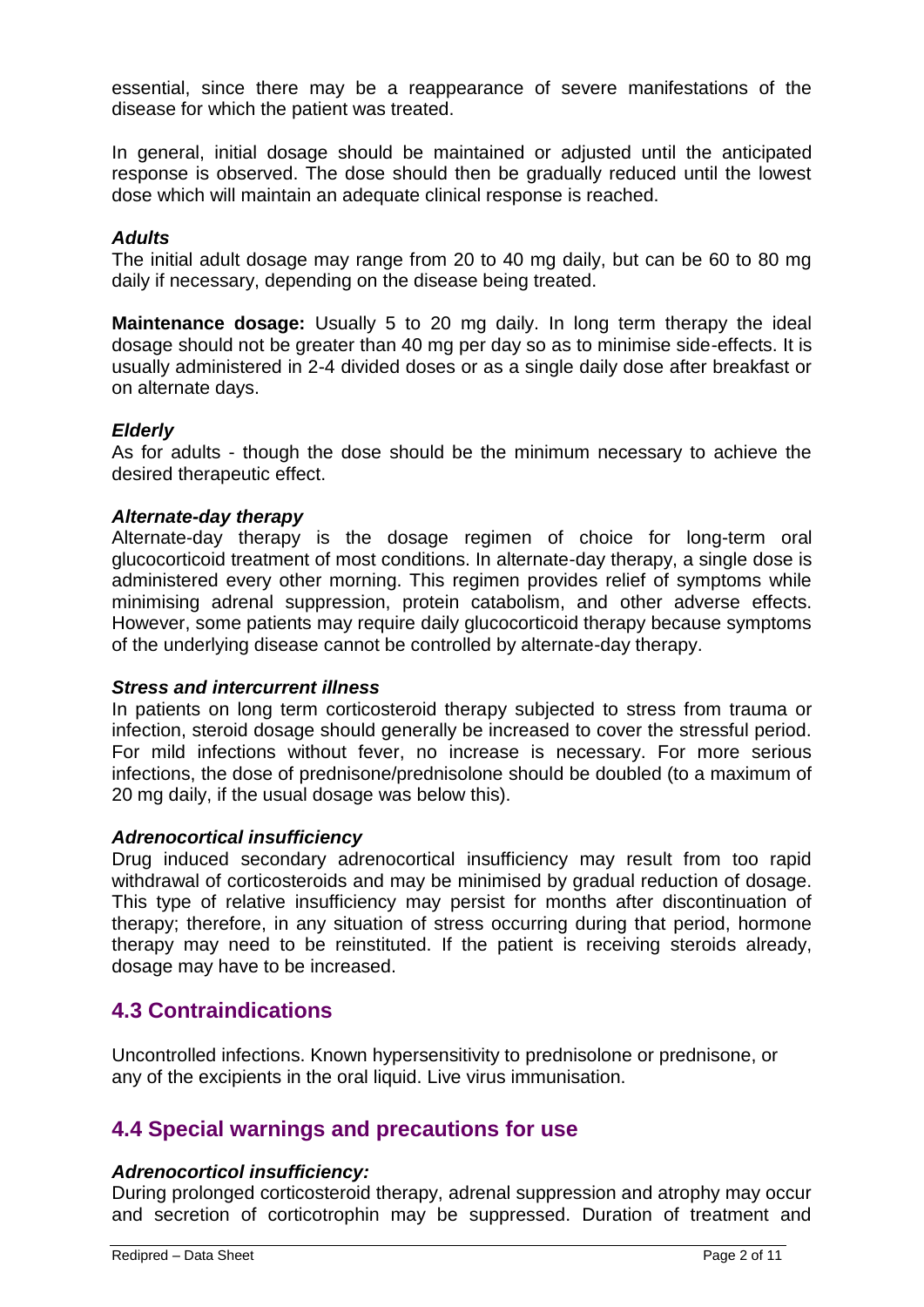dosage appear to be important factors in determining suppression of the pituitary adrenal axis and response to stress on cessation of steroid treatment. The patient's liability to suppression is also variable and depends on the dose, frequency, time of administration and duration of therapy. Some patients may recover normal function rapidly. In others, the production of hydrocortisone in response to the stress of infections, surgical operations or accident may be insufficient and death results.

Symptoms of adrenal insufficiency include: malaise, muscle weakness, mental changes, muscle and joint pain, desquamation of the skin, dyspnoea, anorexia, nausea and vomiting, fever, hypoglycaemia, hypotension and dehydration.

Abrupt withdrawal of corticosteroids therapy may precipitate acute adrenal insufficiency. In some cases, withdrawal symptoms may simulate a clinical relapse of the disease for which the patient has been under treatment. Therefore, withdrawal of corticosteroids should always be gradual. A degree of adrenal insufficiency may persist for 6 to 12 months; therefore in any situation of stress occurring during that period steroid therapy may need to be reinstituted. Since mineralocorticoid secretion may be impaired, treatment with salt and/or mineralcorticosteroid may also be needed.

Because prednisolone manifests little sodium retaining activity, the usual early sign of hydrocortisone overdosage (i.e. increase in bodyweight due to fluid retention) is not a reliable index of prednisolone overdosage. Hence recommended dose levels should not be exceeded, and all patients receiving prednisolone should be under close medical supervision. All precautions pertinent to the use of hydrocortisone apply to Redipred.

#### *General precautions:*

Use with caution in patients with impaired hepatic function, a reduction of dosage may be necessary. In treating chronic liver disease with the drug, major adverse reactions such as vertebral collapse, diabetes, hypertension, cataracts and Cushing's syndrome occur in about 30% of patients.

Use with caution in nonspecific ulcerative colitis, if there is a probability of impending perforation, abscess or other pyogenic infection. Caution must also be used in diverticulitis, fresh intestinal anastomoses, active or latent peptic ulcer, renal insufficiency, hypertension and myasthenia gravis, when steroids are used as direct or adjunctive therapy.

Use with caution in patients with epilepsy, diabetes mellitus or in those with a family history of diabetes, uraemia and in the presence of diminished cardiac reserve or congestive heart failure.

The possibility of the development of osteoporosis should be an important consideration in initiating and managing corticosteroid therapy, especially in postmenopausal women.

The risk of gastrointestinal ulceration or haemorrhage is increased when alcohol is used concurrently with glucocorticoids.

Patients with active or doubtfully quiescent tuberculosis should not be given prednisolone except as adjuncts to treatment with tuberculostatic drugs as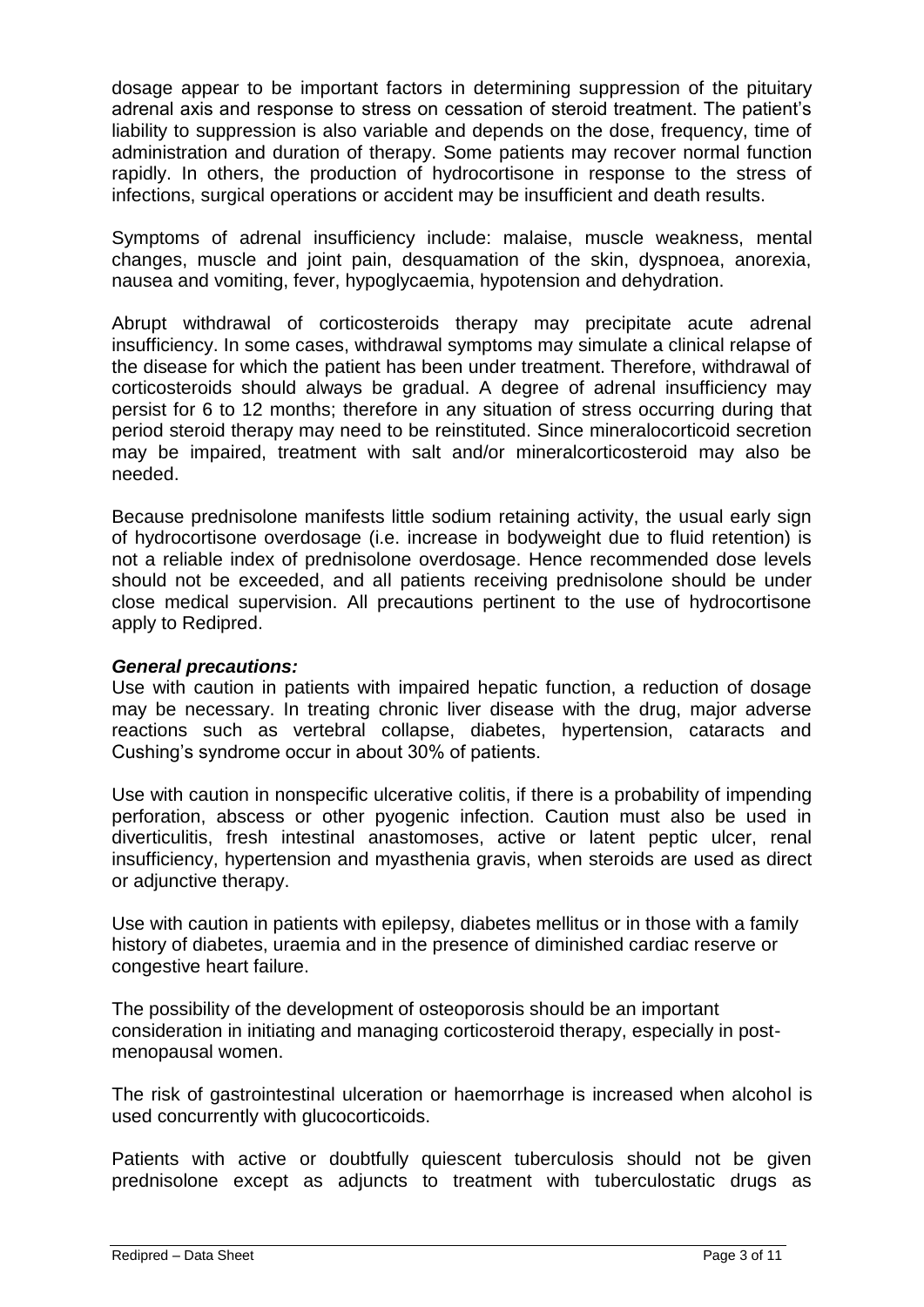reactivation of the disease may occur. Chemoprophylaxis is indicated during prolonged corticosteroid therapy.

During long courses of treatment, laboratory and metabolic studies should be made. Fluid retention should be watched for via a fluid balance chart and daily weighing. Sodium intake may need to be reduced to less than 1 g daily and potassium and calcium supplements may be necessary.

#### *Anti-inflammatory/immunosuppressive effects and infection:*

Corticosteroids may mask some signs of latent infection (such as fever and inflammation) and new infections may appear during their use. There may be decreased resistance and inability to localise infection when corticosteroids are used. Susceptibility to infection is not specific for any particular bacterial or fungal pathogen.

Live vaccines are contraindicated in patients on high doses of corticosteroids and should be postponed until at least 3 months after stopping corticosteroid therapy. Other immunisation procedures should not be undertaken in patients on corticosteroid therapy, especially on high doses because of possible hazards of neurological complications and lack of antibody response. Immunisation procedures may be undertaken in patients receiving corticosteroids as replacement therapy.

Children who are on immunosuppressant drugs are more susceptible to infections than healthy children. Chicken pox and measles, for example, can have a more serious or even fatal course in children on immunosuppressant corticosteroids. In such children or in adults who have not had these diseases, particular care should be taken to avoid exposure. If exposed, they should seek urgent medical attention. Therapy with varicella zoster immune globulin (VZIG) or pooled intravenous immunoglobulin (IVIG), as appropriate, may be indicated. If chicken pox develops, treatment with antiviral agents may be considered.

#### *Ocular effects:*

Prolonged use of corticosteroids may produce subcapsular cataracts and nuclear cataracts (particularly in children), exophthalmos or increased intraocular pressure, which may result in glaucoma with possible damage to the optic nerves.

#### **Visual disturbance**

Visual disturbance may be reported with systemic and topical corticosteroid use. If a patient presents with symptoms such as blurred vision or other visual disturbances, the patient should be considered for referral to an ophthalmologist for evaluation of possible causes which may include cataract, glaucoma or rare diseases such as central serous chorioretinopathy (CSCR) which have been reported after use of systemic and topical corticosteroids.

Corticosteroids should only be initiated in patients with ocular herpes simplex with appropriate viral cover by ophthalmologists because of the risk of corneal scaring loss of vision and corneal perforation.

#### *Psychiatric effects:*

Patients and/or carers should be warned that potentially severe psychiatric reactions may occur. Symptoms typically emerge within a few days or weeks of starting treatment. Most patients recover after either dose reduction or withdrawal, although specific treatment may be necessary. Patients and/or carers should be encouraged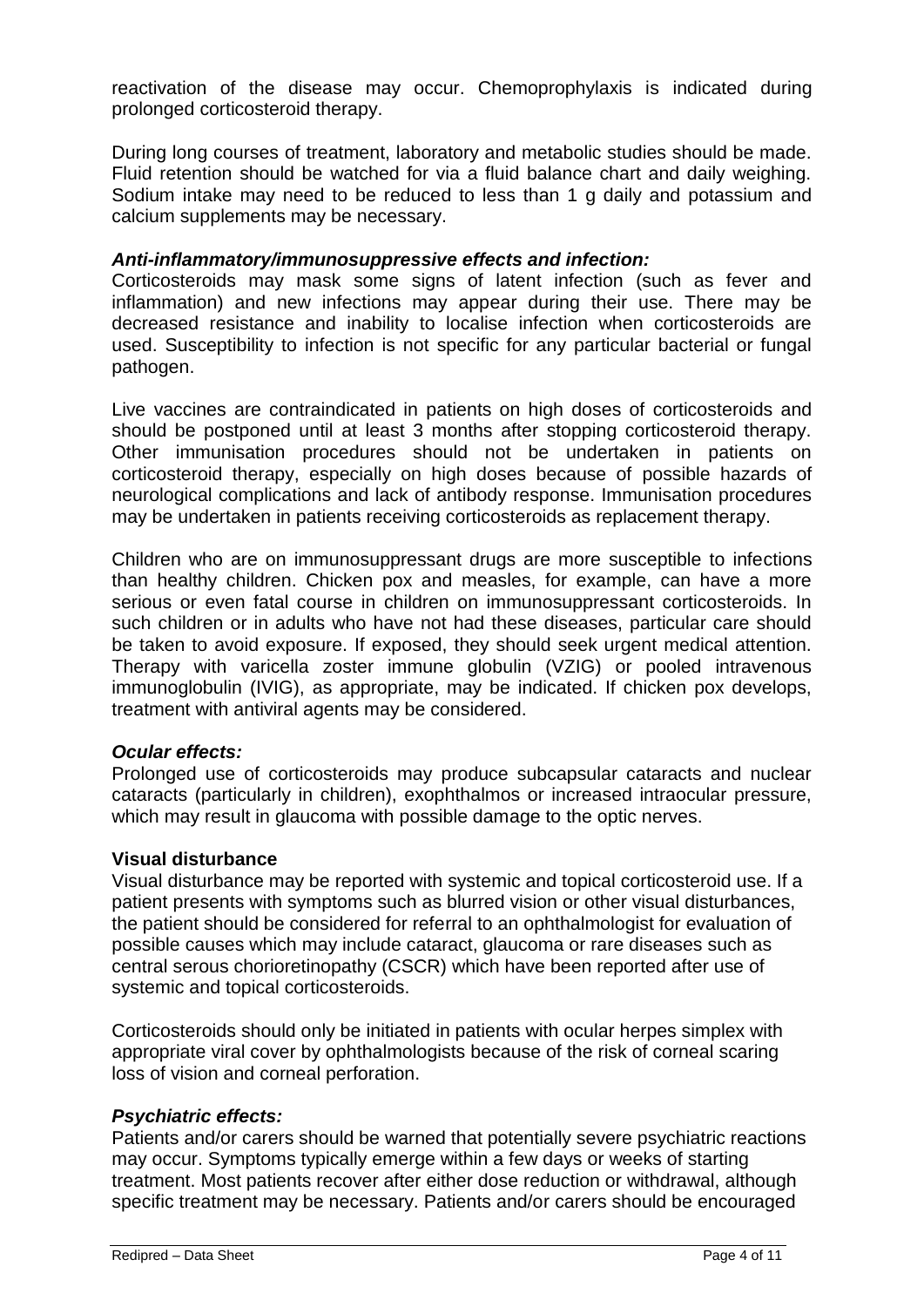to seek medical advice if worrying psychological symptoms develop, especially if depressed mood or suicidal ideation is suspected.

Particular care is required when considering the use of corticosteroids in patients with existing or previous history of severe affective disorders.

Psychic derangements range from euphoria, insomnia, mood swings, personality changes and severe depression to frank psychotic manifestations.

#### *Use in children:*

Children on long term steroids must be carefully observed for potential serious adverse reactions such as obesity, growth retardation osteoporosis and adrenal suppression.

Children are at special risk from raised intracranial pressure.

#### *Use in the elderly:*

Caution is recommended for elderly patients as they are more susceptible to adverse reactions, especially osteoporosis, diabetes, hypertension, hypokalaemia, susceptibility to infection and thinning of the skin.

#### *Carcinogenicity/mutagenicity:*

In male rats, administration of prednisolone in the drinking water at a daily dose of 0.4mg/kg for two years caused an increased incidence of hepatocellular tumours. Similar results were obtained with triamcinolone acetonide and budesonide, indicating a class effect of glucocorticosteroids. The hepatocarcinogenic response to these drugs does not appear to be related to genotoxic activity.

#### *Other conditions:*

Caution is necessary when oral corticosteroids are used in patients with the following other conditions and frequent monitoring is necessary:

- **•** Hypothyroidism
- Glaucoma
- Patients with a history of severe affective disorders particularly of steroid induced psychoses
- Previous steroid myopathy
- Patients with thromboembolic disorders
- Patients with Duchenne's muscular dystrophy since transient rhabdomyolysis and myoblobinuria have been reported following strenuous physical activity.

### **4.5 Interactions with other medicines and other forms of interaction**

The following drug interactions with corticosteroids have been selected on the basis of their potential clinical significance: antacids, antidiabetic agents (oral or insulin), digitalis glycosides, diuretics, drugs which induce hepatic microsomal enzymes, such as barbiturates, phenytoin and rifampicin, potassium supplements, sodium-containing medications of foods, somatropin, vaccines, live viruses or other immunisations.

#### *Effects on laboratory tests:*

Glucocorticoids may decrease  $I_{131}$  uptake and protein-bound iodine concentrations, making it difficult to monitor the therapeutic response of patients receiving the drugs for thyroiditis. Glucocorticoids may produce false-negative results in the nitroblue tetrazolium test for systemic bacterial infection. Glucocorticoids may suppress reactions to skin tests.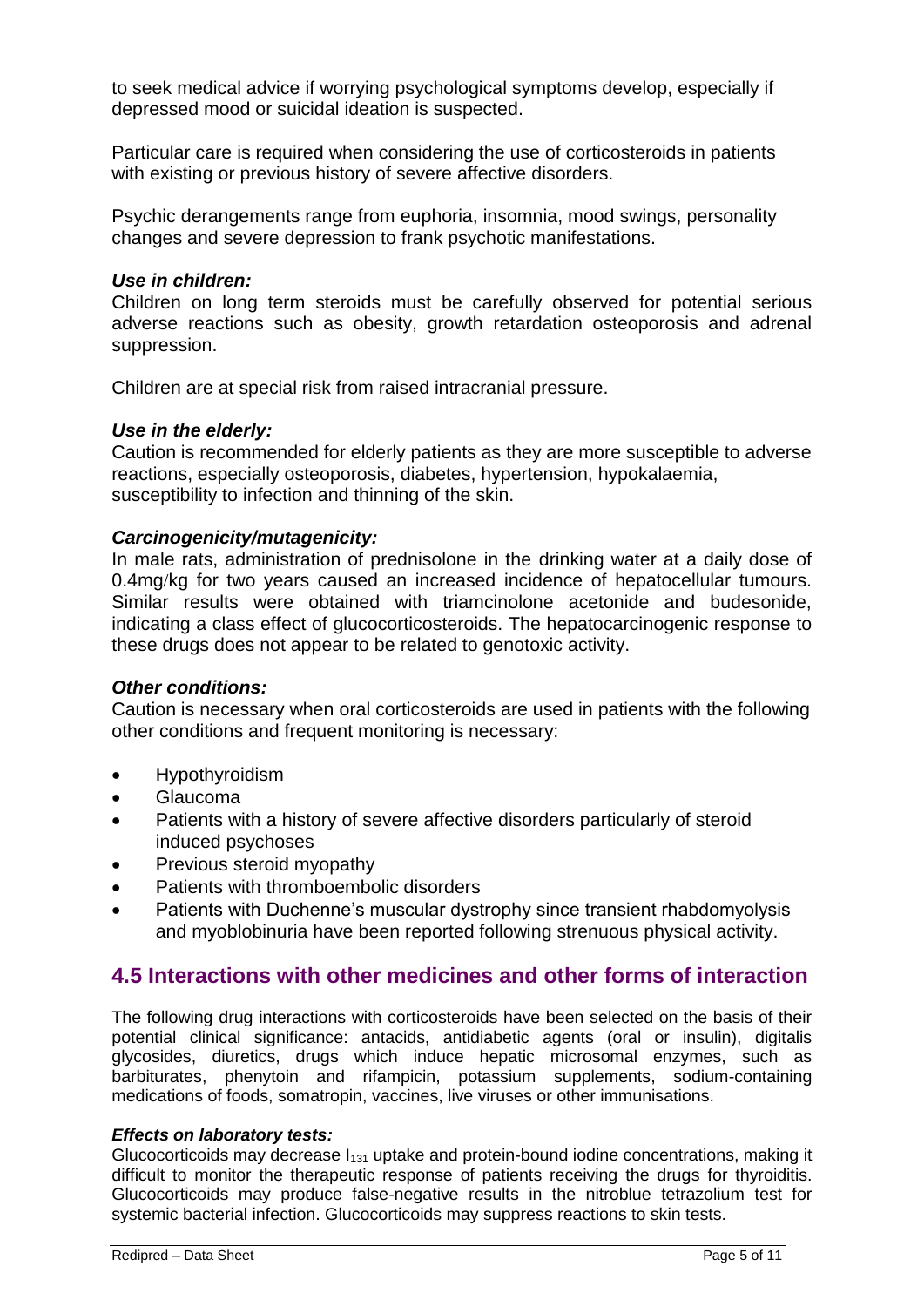*Other interactions for oral and systemic corticosteroids:*

| <b>Hepatic microsomal</b>  | Medicines that inhibit enzyme cytochrome P-450 isozyme 3A4           |
|----------------------------|----------------------------------------------------------------------|
|                            |                                                                      |
| enzyme inhibitors:         | such as ketoconazole, cyclosporin or ritonavir may decrease          |
|                            | glucocorticoid clearance. A reduction in corticosteroid dose may     |
|                            | be needed to reduce the risk of adverse effects.                     |
| <b>Non-steroidal anti-</b> | Concomitant administration may increase the risk of GI ulceration.   |
| inflammatory drugs         | Aspirin should be used cautiously in conjunction with                |
| (NSAIDs):                  | corticosteroids in patients with hypothrombinaemia. The renal        |
|                            |                                                                      |
|                            | clearance of salicylates is increased by corticosteroids and steroid |
|                            | withdrawal may result in salicylate intoxication. Patients should be |
|                            | observed closely for adverse effects of either medicine.             |
| Anticoagulants:            | Response to anticoagulants may be reduced or less often              |
|                            | enhance by corticosteroids. Close monitoring of the INR or           |
|                            | prothrombin time is recommended.                                     |
|                            |                                                                      |
| <b>Antifungals:</b>        | The risk of hypokalaemia may be increased with amphotericin.         |
| <b>Mifepristone:</b>       | The effects of corticosteroids may be reduced for 3-4 days after     |
|                            | mifepristone.                                                        |
| Oestrogens:                | Oestrogens may potentiate the effects of glucocorticoids. The        |
|                            | dose of corticosteroid may need to be adjusted if oestrogen          |
|                            | therapy is commenced or stopped.                                     |
|                            |                                                                      |
| <b>Sympathomimetics:</b>   | There is an increased risk of hypokalaemia if high doses of          |
|                            | corticosteroids are given with high doses of salbutamol,             |
|                            | salmeterol, terbutaline or formoteral.                               |

## **4.6 Fertility, pregnancy and lactation**

#### *Pregnancy:* **Category A**

In animal experiments, corticosteroids have been found to cause malformations of various kinds (cleft palate, skeletal malformation) and abortion. These findings do not seem to be relevant to humans. Reduced placental and birth weight have been recorded in animals and humans after long term treatment. Since the possibility of suppression of the adrenal cortex in the newborn baby after long term treatment must be considered, the needs of the mother must be carefully weighted against the risk to the foetus when prescribing corticosteroids. The short term use of corticosteroids antepartum for the prevention of respiratory distress syndrome, does not seem to pose a risk to the foetus or the newborn infant. Maternal pulmonary oedema has been reported with tocolysis and fluid overload.

#### *Lactation:*

Prednisolone is excreted in breast milk; therefore, administration to nursing mothers is not recommended.

## **4.7 Effects on ability to drive and use machines**

Not relevant.

## **4.8 Undesirable effects**

#### *Reporting of suspected adverse reactions:*

Reporting suspected adverse reactions after authorisation of the medicine is important. It allows continued monitoring of the benefit/risk balance of the medicine.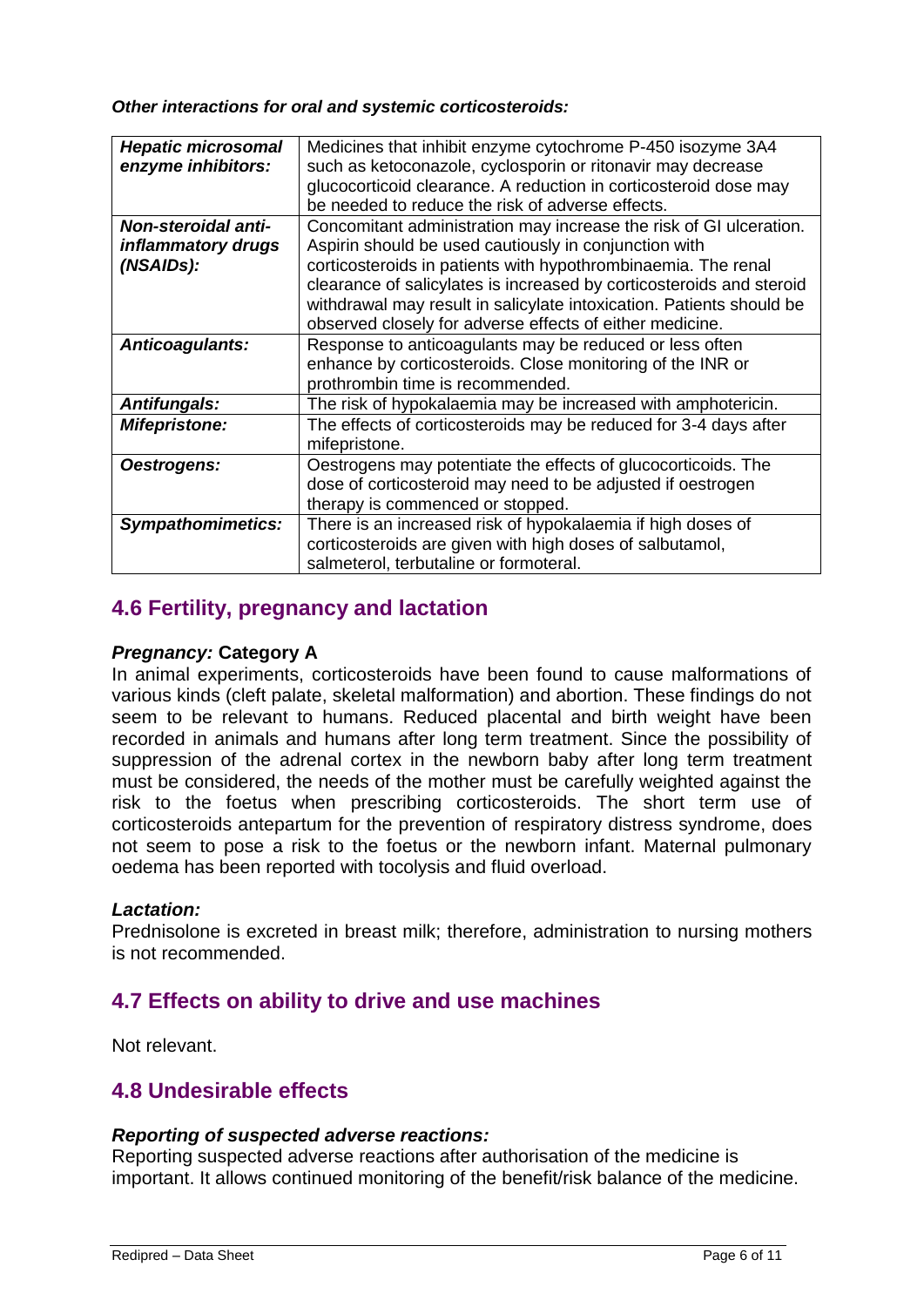Healthcare professionals are asked to report any suspected adverse reactions to [https://nzphvc.otago.ac.nz/reporting/.](https://nzphvc.otago.ac.nz/reporting/)

Short term administration of Redipred, even in massive dosages, is unlikely to produce harmful effects. The majority of adverse reactions from corticosteroids are those from withdrawal or from prolonged use of high doses.

#### **More common reactions**

#### *Gastrointestinal:*

Adverse gastrointestinal effects of corticosteroids include nausea, vomiting, anorexia (which may result in weight loss), increased appetite (which may result in weight gain), diarrhoea or constipation, abdominal distension and gastric irritation.

#### *Cardiovascular:*

The mineralocorticoid activity of a steroid may lead to salt and water retention which can also result in hypertension. Hypokalaemia can lead to arrhythmias and cardiac arrest.

#### *Neurological:*

Adverse neurological effects have included headache, vertigo, insomnia, dizziness, restlessness and increased motor activity, ischaemic neuropathy, EEG abnormalities and seizures. Large doses can cause behavioural and personality changes ranging from nervousness, euphoria or mood swings to psychotic episodes which can include both manic and depressive states, paranoid states and acute toxic psychoses. It is no longer believed that previous psychiatric problems predispose to behavioural disturbances during therapy with glucocorticoids. Conversely, the absence of a history of psychiatric illness is no guarantee against the occurrence of psychosis during hormonal therapy.

#### *Dermatological:*

Dermatological adverse effects of corticosteroids include impaired wound healing, facial plethora, increased sweating, easy bruising, hirsutism, an acneiform eruption on the face, chest and back, red striae on the thighs, buttocks and shoulders. Several months of high dose therapy can often result in thinning of skin. Dermatologic manifestations of hypersensitivity to the corticosteroids include hives and/or allergic dermatitis, urticaria and angioedema. Corticosteroid induced purpura resembles senile purpura. This purpura usually occurs on extensor surfaces, dorsum of the hand, and radial aspect of the forearm.

#### *Endocrine:*

The endocrine effects of the glucocorticoids involve variously the hypothalamic pituitary adrenal axis, the parathyroid and thyroid. There are also metabolic effects, primarily involving the carbohydrates with increased requirement for antidiabetic therapy, manifestation of latent diabetes mellitus, increased appetite and weight gain. Retardation of growth by long term corticosteroid treatment in children. Cushing's syndrome may result from prolonged elevation of plasma glucocorticoid levels. Corticosteroids have also been reported to increase or decrease motility and number of sperm in men. Disorders of menstruation are common. Antagonism occurs between the parathyroids and hypercorticism. Latent hypoparathyroidism may be unmasked by administration of corticosteroids. The phosphate retention occurring in renal failure caused by adrenal insufficiency may also make hypoparathyroidism manifest.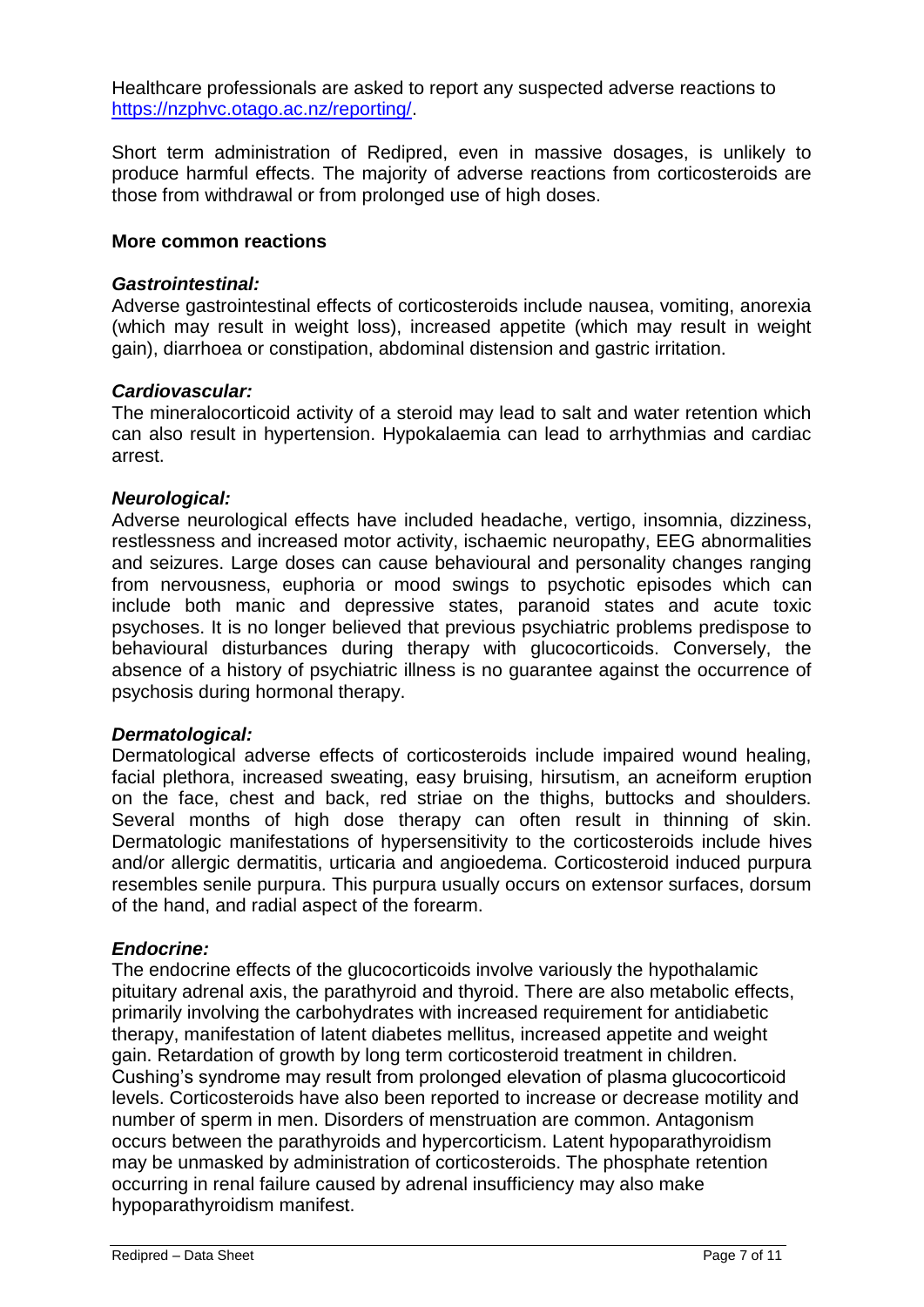#### *Biochemical:*

All glucocorticoids increase gluconeogenesis. Glucose tolerance and sensitivity to insulin are decreased but provided pancreatic islet function is normal carbohydrate metabolism will not be noticeably deranged. Steroid diabetes, has been reported to develop in one fifth of patients treated with high glucocorticoid dosage. High dose corticosteroid therapy may induce marked hypertriglyceridaemia with milky plasma.

#### *Haematological:*

Corticosteroids will increase the total WBC count, with an increase in neutrophils and a decrease in monocytes, lymphocytes and eosinophils.

#### *Immunological:*

The frequency and severity of clinical infections increase during glucocorticoid therapy.

#### *Musculoskeletal:*

Osteoporosis and vertebral compression fractures can occur in patients of all ages. Osteoporosis is an indication for withdrawal of therapy. Myopathy, characterised by weakness of the proximal musculature of arms and legs and their associated shoulder and pelvic muscles, is occasionally reported in patients taking large doses of corticosteroids. It may occur soon after treatment is begun and be sufficiently severe to prevent ambulation. It is an indication for withdrawal of therapy. Avascular aseptic necrosis of bone has often been described and preferentially involves the femoral and humeral head.

#### *Serious or life-threatening reactions:*

Suppression of the hypothalamic pituitary adrenal axis is one of the consequences of repeated administration of glucocorticoids. In some cases acute adrenal insufficiency after a period of glucocorticoid treatment has proved fatal.

#### **Less common reactions**

#### *Gastrointestinal:*

Pancreatitis and ulcerative oesophagitis can occur. Peptic ulceration is an occasional complication. The high incidence of haemorrhage and perforation in these ulcers and the insidious nature of their development make them severe therapeutic problems. Some investigators believe the available evidence does not support the conclusion that steroids cause ulcers. Others feel that only patients with rheumatoid arthritis have an increased incidence of ulcers. It has been proposed that the glucocorticoids alter the mucosal defence mechanism.

#### *Neurological:*

Latent epilepsy can be rendered manifest by corticosteroid treatment. Long-term treatment may result in benign intracranial hypertension.

#### *Ophthalmological:*

Prolonged use of glucocorticoids may result in posterior subcapsular cataracts (particularly in children), exophthalmos or increased intraocular pressure which may result in glaucoma or may occasionally damage the optic nerve and in rare cases, lead to blindness or rare diseases such as central serous chorioretinopathy (CSCR). Establishment of secondary fungal and viral infections of the eye may also be enhanced.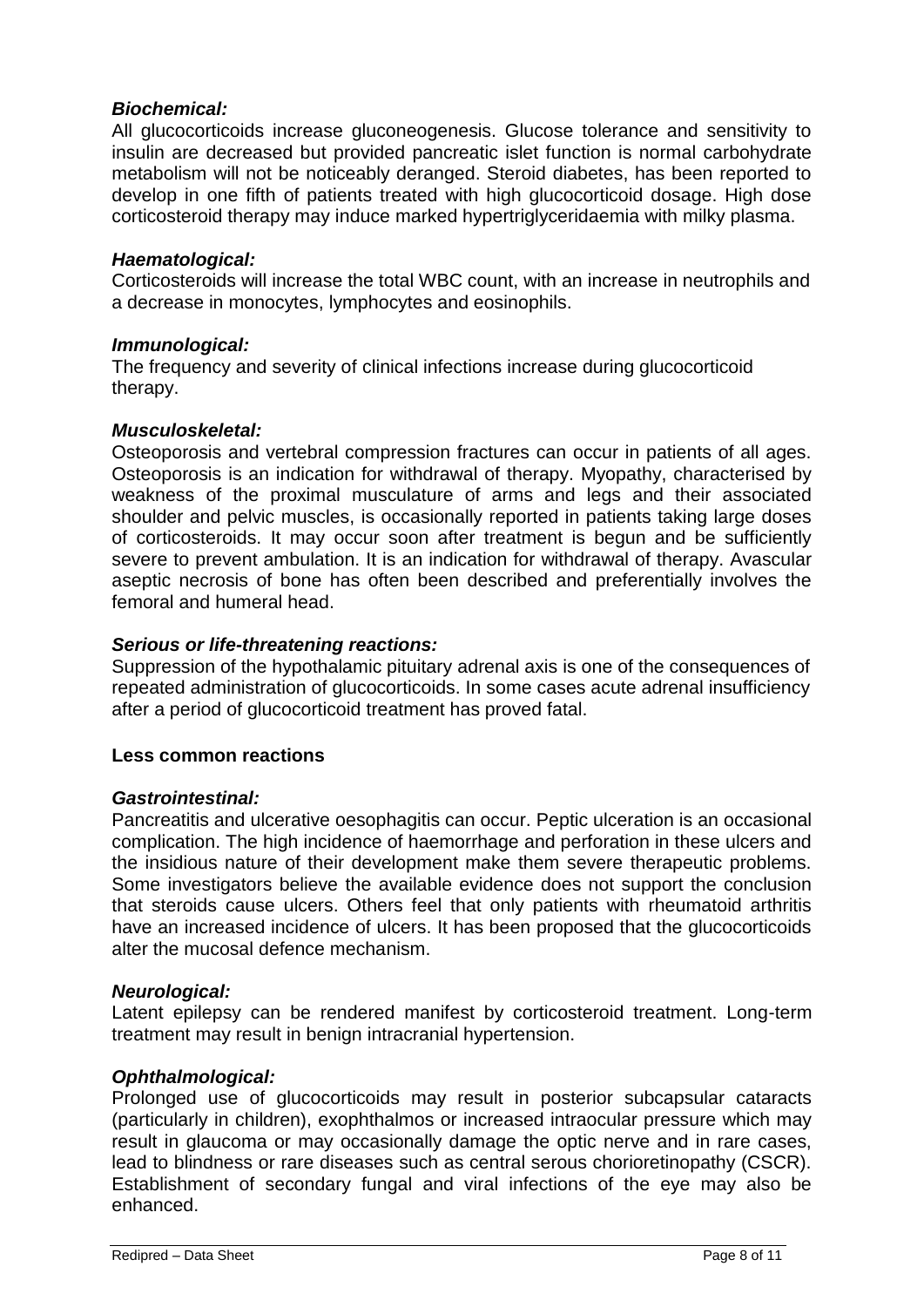#### *Withdrawal symptoms:*

Muscle weakness, hypoglycaemia, headache, nausea, vomiting, anorexia leading to weight loss, lethargy, fever, restlessness and muscle and joint pain. Muscle weakness and stiff joints may persist for three to six months after discontinuation of treatment. Too rapid a reduction of corticosteroids following prolonged treatment can lead to acute adrenal insufficiency, hypotension and death.

| <b>Gastro-intestinal:</b>                                        | Dyspepsia                                                                                                                                                                                                                                       |
|------------------------------------------------------------------|-------------------------------------------------------------------------------------------------------------------------------------------------------------------------------------------------------------------------------------------------|
| Body as a whole:                                                 | Leucocytosis, hypersensitivity including anaphylaxis,<br>thromboembolism, fatigue, malaise                                                                                                                                                      |
| Cardiovascular:                                                  | congestive heart failure in susceptible patients.                                                                                                                                                                                               |
|                                                                  | Bradycardia, following high doses: frequency unknown                                                                                                                                                                                            |
| <b>Musculoskeletal:</b>                                          | tendon rupture, myalgia                                                                                                                                                                                                                         |
| <b>Metabolic/nutritional:</b>                                    | potassium loss, negative nitrogen and calcium balance                                                                                                                                                                                           |
| Skin:                                                            | telangiectasia, acne, pruritis, rash                                                                                                                                                                                                            |
| <b>Nervous system:</b>                                           | Aggravation of schizophrenia and epilepsy suicidal<br>ideation, mania, delusions, hallucinations, irritability<br>anxiety, cognitive dysfunction. In adults the frequency of<br>severe psychiatric reactions has been estimated to be 5-<br>6%. |
| Eye disorders:                                                   | corneal or sclera thinning, papilloedema.                                                                                                                                                                                                       |
| <b>Anti-inflammatory</b><br>and<br>immunosuppressive<br>effects: | Opportunistic infections, recurrence of dormant<br>tuberculosis.                                                                                                                                                                                |

*Other adverse effects for oral and systemic corticosteroids:*

### **4.9 Overdose**

Treatment is symptomatic with the dosage being reduced or the drug withdrawn.

For advice on the management of overdose please contact the National Poisons Centre on 0800 POISON (0800 764766).

# **5. PHARMACOLOGICAL PROPERTIES**

## **5.1 Pharmacodynamic properties**

#### *Actions:*

Prednisolone is a synthetic glucocorticoid with the general properties of the corticosteroids. Prednisolone exceeds hydrocortisone in glucocorticoid and anti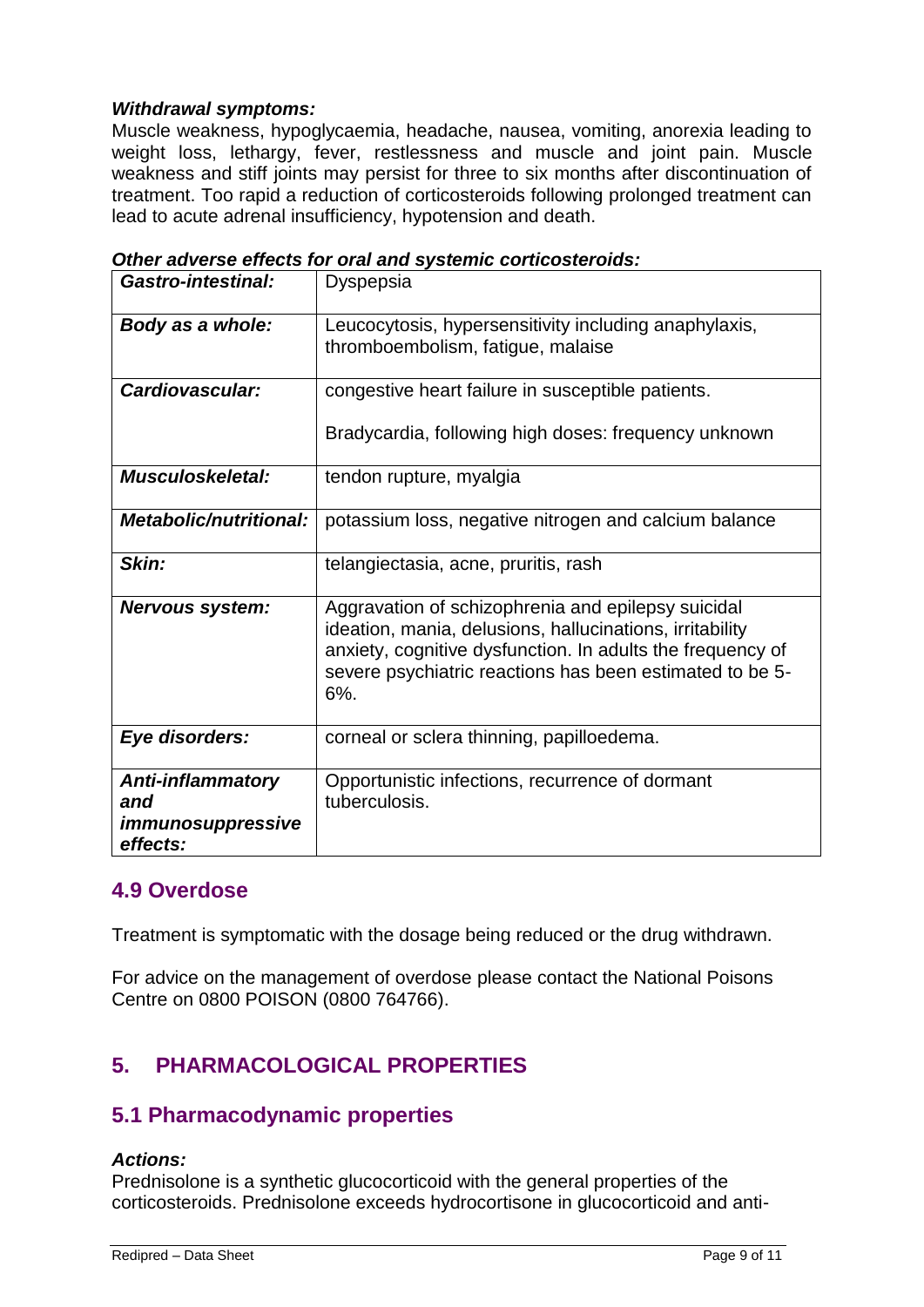inflammatory activity, being about three times more potent on a weight basis than the parent hormone, but is considerably less active than hydrocortisone in mineralocorticoid activity.

Prednisolone, like hydrocortisone, is a potent therapeutic agent influencing the biochemical behaviour of most tissues of the body. The mechanism of action of corticosteroids is thought to be by control of protein synthesis. Corticosteroids react with receptor proteins in the cytoplasm of sensitive cells in many tissues to form a steroid-receptor complex.

Corticosteroids are palliative symptomatic treatment of virtue of their antiinflammatory effects; they are never curative.

### **5.2 Pharmacokinetic properties**

Prednisolone is rapidly and well absorbed from the gastrointestinal tract following oral administration. REDIPRED Oral Solution produces a 20% higher peak plasma level of prednisolone which occurs approximately 15 minutes earlier than the peak seen with tablet formulations. Prednisolone is 90-95% protein-bound, less so at higher doses. The apparent volume of distribution for unbound prednisolone is 1.5  $\pm$ 0.2 L/kg. Prednisolone is eliminated from the plasma with a half-life of 2 to 4 hours. It is metabolised mainly in the liver and excreted in the urine as sulphate and glucuronide conjugates.

### **5.3 Preclinical safety data**

Not relevant.

## **6. PHARMACEUTICAL PARTICULARS**

### **6.1 List of excipients**

Sorbitol solution (70 per cent)(non-crystallising), disodium edetate, dibasic sodium phosphate, monobasic sodium phosphate, methyl hydroxybenzoate, propyl hydroxybenzoate, nature identical raspberry flavour 08-3326 (PI 892) and purified water.

### **6.2 Incompatibilities**

Not relevant.

### **6.3 Shelf life**

18 months.

Once opened, Redipred is stable for 4 weeks. Product should not be used beyond the expiry date printed on the bottle.

## **6.4 Special precautions for storage**